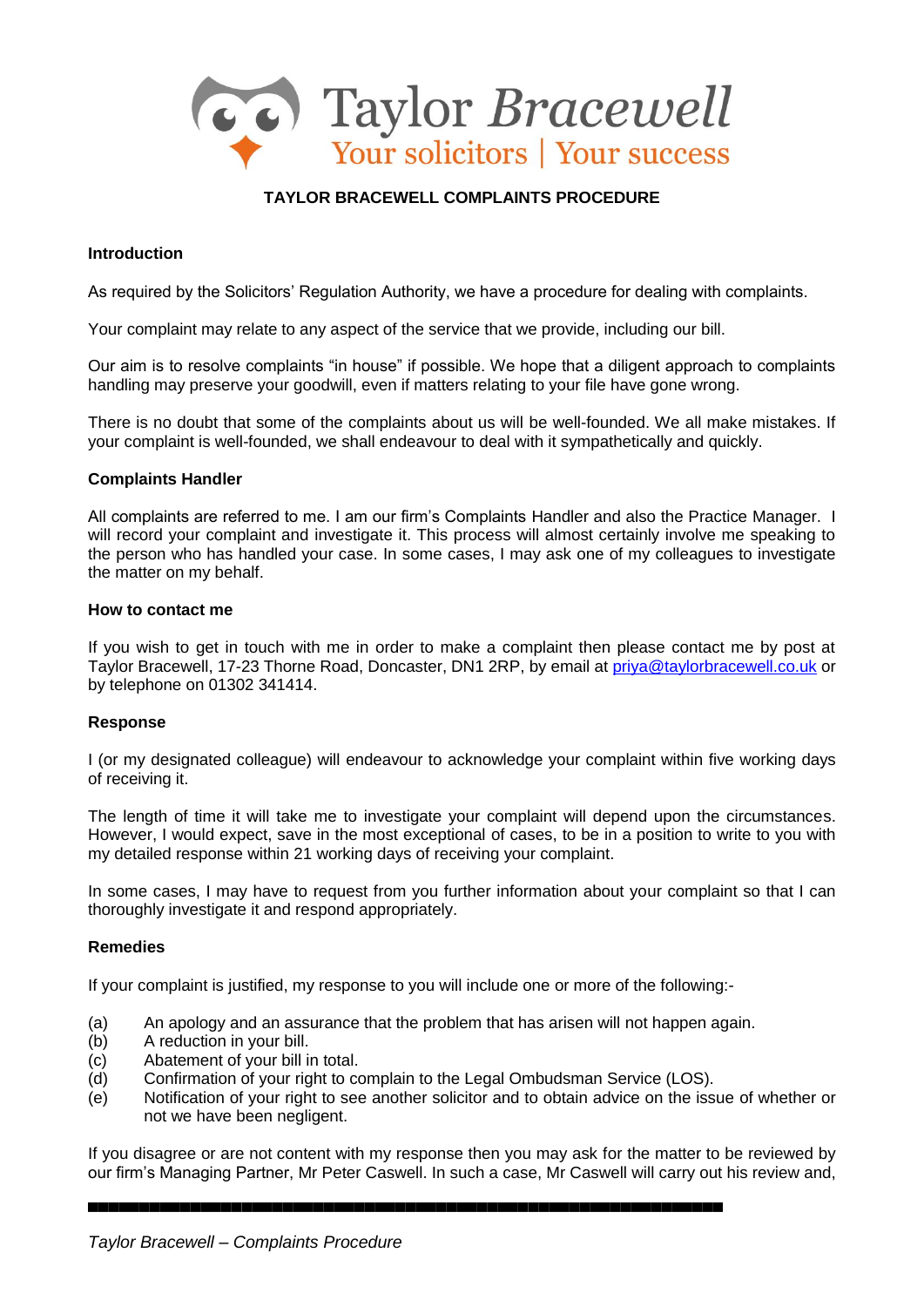again save in the most exceptional of cases, will write to you with his views within twenty-one working days of you requesting the review. If Mr Caswell is the person about whom the complaint has been made, the review will be conducted by another Partner of the firm. Whichever Partner conducts the review, he or she may invite you to attend a meeting to discuss the matter.

### **Bills**

As I have indicated above, your right to complain includes complaints about any bill that we have sent to you. In certain circumstances you are entitled to apply to the Court for our bill to be assessed, pursuant to Part III of the Solicitors Act 1974.

Please note that there is a time limit on this option. If the application is lodged within one month of the date of delivery of the bill, then the Court *shall* order that the bill be assessed. If the application is lodged outside the initial one-month period but within twelve months of the date of the delivery of the bill then the Court *may* order that the bill be assessed. If the application is lodged more than one year after delivery of the bill then only in exceptional circumstances will the Court order that the bill be assessed.

You are entitled to request a breakdown of our charges but you must do so within 60 days of the date upon which the invoice in question is sent out to you. Providing that your request is made within that 60 day period, a breakdown will be provided.

# **Legal Ombudsman Service**

If you remain unhappy with the way that we handle your complaint, you have open to you the option of referring the matter to the Legal Ombudsman Service (LOS).

The LOS can be contacted by post at Legal Ombudsman, PO Box 6806, Wolverhampton, WV1 9WJ, by email at [enquiries@legalombudsman.org.uk](mailto:enquiries@legalombudsman.org.uk) or by telephone on 0300 555 0333. You may also be able to obtain further information from the LOS website, the address of which is [www.legalombudsman.org.uk.](http://www.legalombudsman.org.uk/)

The LOS does not provide a service for all clients. It is, however, available to you if you are an individual member of the public, a very small business, a certain category of charity, club or trust, or a personal representative of or beneficiary of a person's estate.

The LOS Scheme does include rules about when complaints can be referred to the LOS. Ordinarily, you cannot use the LOS unless you have first made use of our complaints procedure. However, you can use the LOS if your complaint has not been resolved to your satisfaction within eight weeks of it being made to us or if the LOS consider that there are exceptional reasons to consider the complaint sooner, or without it having been made first to us, or where the LOS consider that in-house resolution is not possible due to irretrievable breakdown in the relationship between you and us. For example, the LOS may decide to consider your complaint where we have refused to consider it or where delay would harm you.

Also, ordinarily, if you wish to refer a complaint to the LOS then you must do so within six months of the date of our written response provided that that response prominently included an explanation that the LOS was available if you remained dissatisfied, full contact details for the LOS and a warning that your complaint must be referred to the LOS within six months.

Again, ordinarily, you must also refer a complaint to the LOS within six years from the act/omission complained of or within three years from when you should reasonably have known that there was cause for complaint without taking advice from a third party, whichever is the later. However, the LOS will not accept complaints where the act or date of awareness were before the 6<sup>th</sup> October 2010.

When you should reasonably have known that there was cause for complaint will be assessed on the basis of your own knowledge disregarding what you might have been told if you had sought advice.

If the LOS considers that there are exceptional circumstances, then they may extend any of the time limits referred to above to the extent that they consider fair. For example, the LOS might extend a time

▄▄▄▄▄▄▄▄▄▄▄▄▄▄▄▄▄▄▄▄▄▄▄▄▄▄▄▄▄▄▄▄▄▄▄▄▄▄▄▄▄▄▄▄▄▄▄▄▄▄▄▄▄▄▄▄▄▄▄▄▄▄